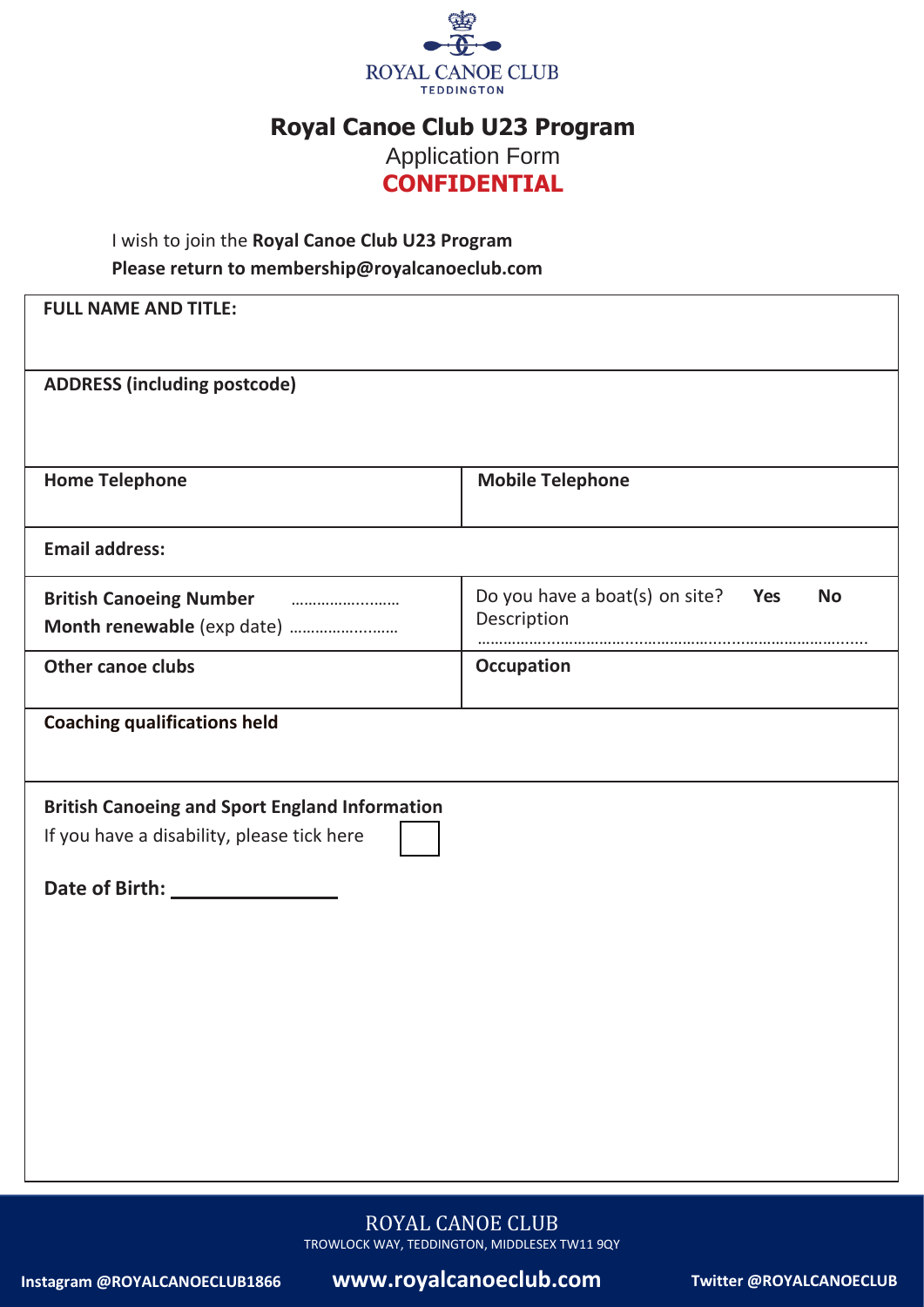

 **Royal Canoe Club U23**

Membership Declaration

I understand, confirm and agree with the following,

| 1. Canoeing and kayaking is an assumed risk sport and may involve immersion in water .I can |            |     |                 |  |  |  |
|---------------------------------------------------------------------------------------------|------------|-----|-----------------|--|--|--|
| swim 50 metres in clothing.                                                                 | <b>YES</b> | NO. | (Please circle) |  |  |  |
|                                                                                             |            |     |                 |  |  |  |

- 2. I give permission for photos of myself to be used for club purposes. **YES NO** (Please circle)
- 3. I can contacted about voiunteering at the club. **YES NO** (Please circle)
- 4. I will provide the club with details of a disability or medical condition that may affect my taking part in water sports, eg epilepsy, asthma, diabetes, heart problems or allergies. I also undertake to inform the club if subsequently I develop any medical condition or disability that may affect taking part in water sports. I understand this information will be passed on in confidence to selected coaches/committee members in order to minimise any risk to myself and others.
- 5. I must abide by the following Club policies(available to view and download from the Club's websit[e www.royalcanoeclub.com\)](http://www.royalcanoeclub.com/):
- [RCC Code of Conduct/](file:///C:/Users/44778/Documents/Royal%20Canoe%20Club%20artwork/Royal%20Canoe%20Club%20code%20of%20conduct%20%202022.docx) [RCC Junior Code of Conduct.](file:///C:/Users/44778/Documents/Royal%20Canoe%20Club%20artwork/RCC%20Junior%20code%20of%20conduct%202021.docx-1%20(2).pdf)
- [RCC Safety Policy](file:///C:/Users/44778/Documents/Royal%20Canoe%20Club%20artwork/Royal%20Canoe%20Club%20safety%20policy%202022.docx)
- Equality Policy
- [Child Protection Policies](https://www.royalcanoeclub.com/members-area/child-protection/)
- 6. I must report incidents on the river to the RCC Committee (via [sercretary@royalcanoeclub.com\)](mailto:sercretary@royalcanoeclub.com)) and complete British Canoeing's Incident Reporting Online **[Form](https://www.britishcanoeing.org.uk/go-canoeing/access-and-environment/access-to-water/incident-reporting)**
- 7. I must abide by the [RCC Code of Conduct for Use of Club Boats](https://www.royalcanoeclub.com/wp-content/uploads/2018/06/RCCcode-conduct-club-boats.pdf) and report any equipment failure to [boatrepairs@royalcanoeclub.com](mailto:boatrepairs@royalcanoeclub.com)
- 8. My boat must have a valid [Thames License](https://www.gov.uk/government/collections/river-thames-boat-registration-and-application-forms) or British [Canoeing Licence.](https://members.britishcanoeing.org.uk/waterways-licence/)
- 9. I must ensure RCC and TWC membership subscriptions, racking fees and race fees are paid promptly. Contact [membershipsecretary@royalcanoeclub.com](mailto:membershipsecretary@royalcanoeclub.com) with any issues.
- 10. I understand that complaints regarding a fellow member must be brought to the Commodore's attention via [commodore@royalcanoeclub.com](mailto:commodore@royalcanoeclub.com)
- 11. I must ensure the [RCC Rules](https://www.royalcanoeclub.com/wp-content/uploads/Royal-canoe-club-rules-2019.pdf) are followed at all times.

**The information on this form will be kept on computer for club purposes only as permitted under the Data Protection Act**

Signed……………………………… Date……

## ROYAL CANOE CLUB

TROWLOCK WAY, TEDDINGTON, MIDDLESEX TW11 9QY

**Instagram @ROYALCANOECLUB1866 www.royalcanoeclub.com Twitter @ROYALCANOECLUB**